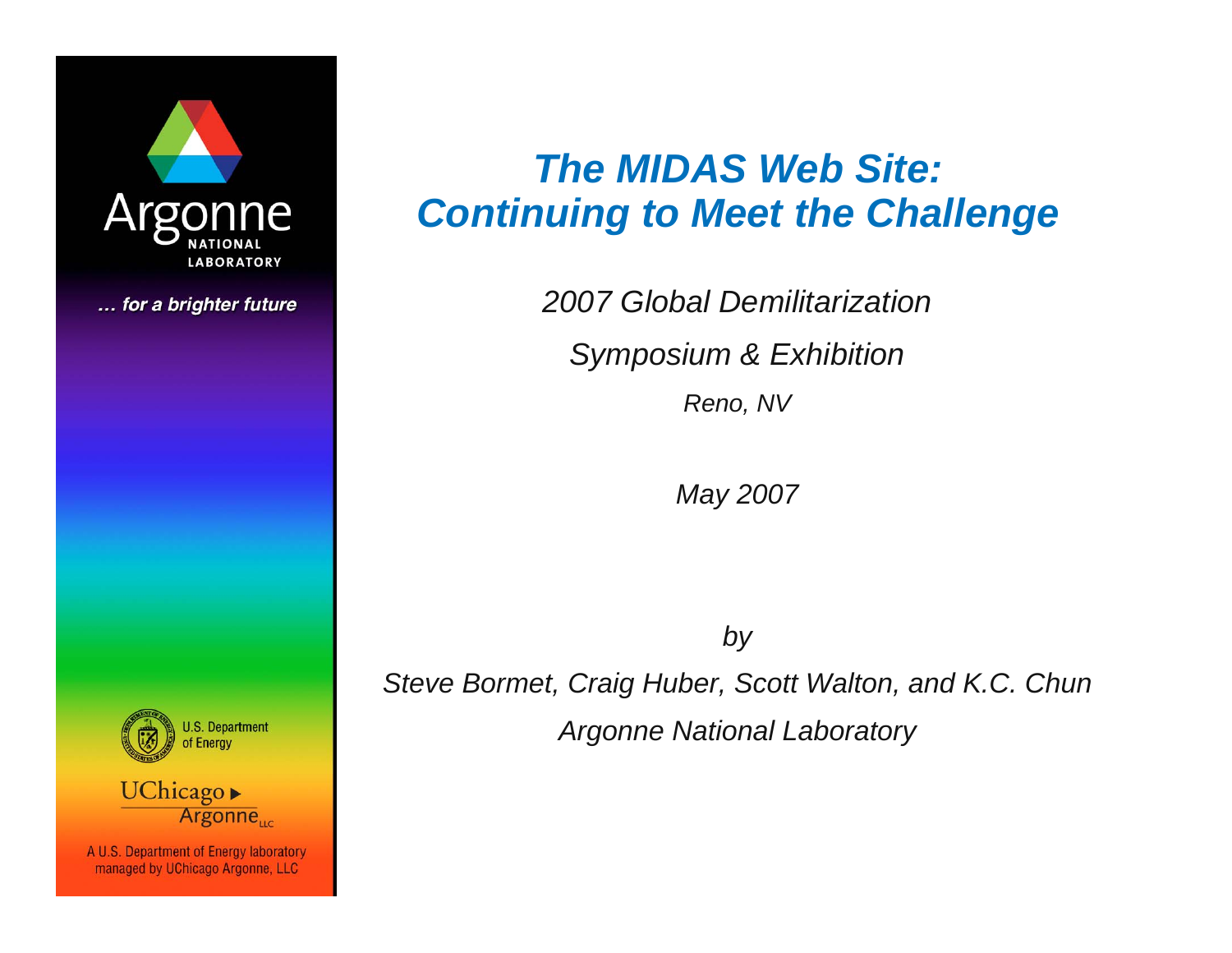## *Welcome to the MIDAS Web Site [\(http://midas.dac.army.mil](http://midas.dac.army.mil/))*

**MIDAS is an ongoing program managed by the U.S. Army Defense Ammunition Center (DAC), with software support provided by Argonne National Laboratory.**



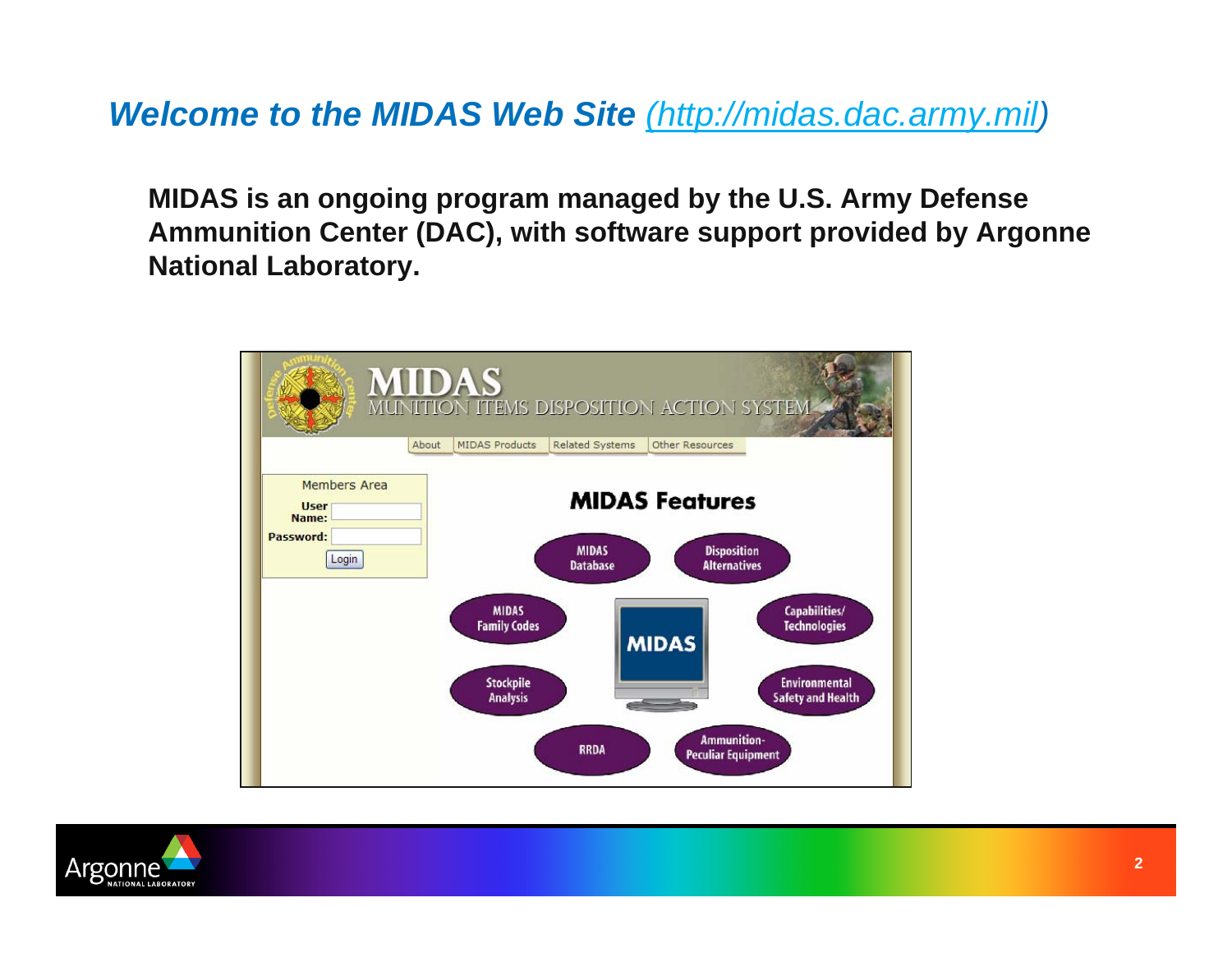*Key Information Available on the MIDAS Web Site* 

- F **Detailed structure of a munition (components, parts, materials, and compounds)**
- **Usage of specific compounds, materials, parts, or components**
- E **Total weight of each compound in a munition**
- F **Wide range of output reports**
- F **Links to related systems**

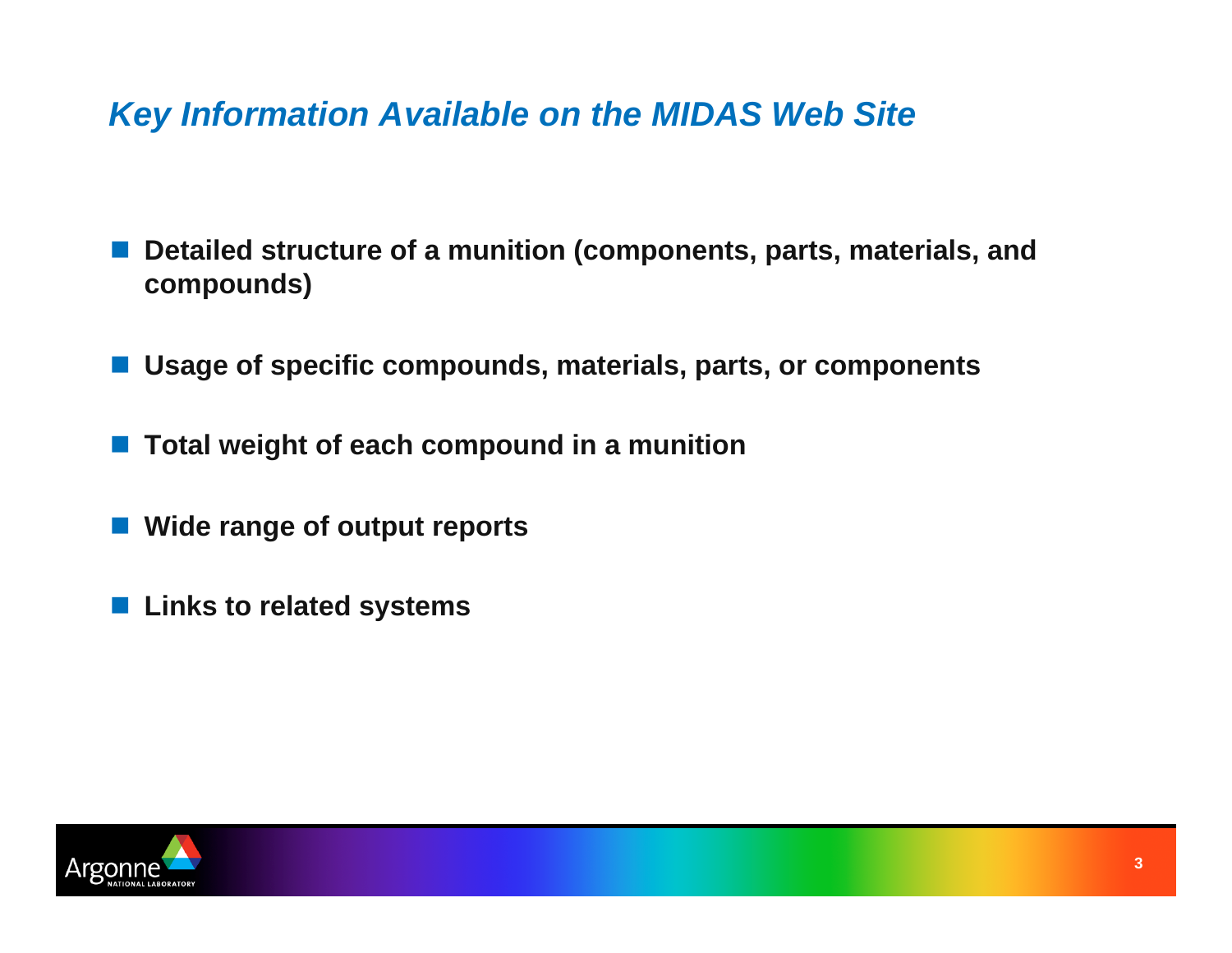## *Overall, the Web Site is Organized into Four Main Areas*



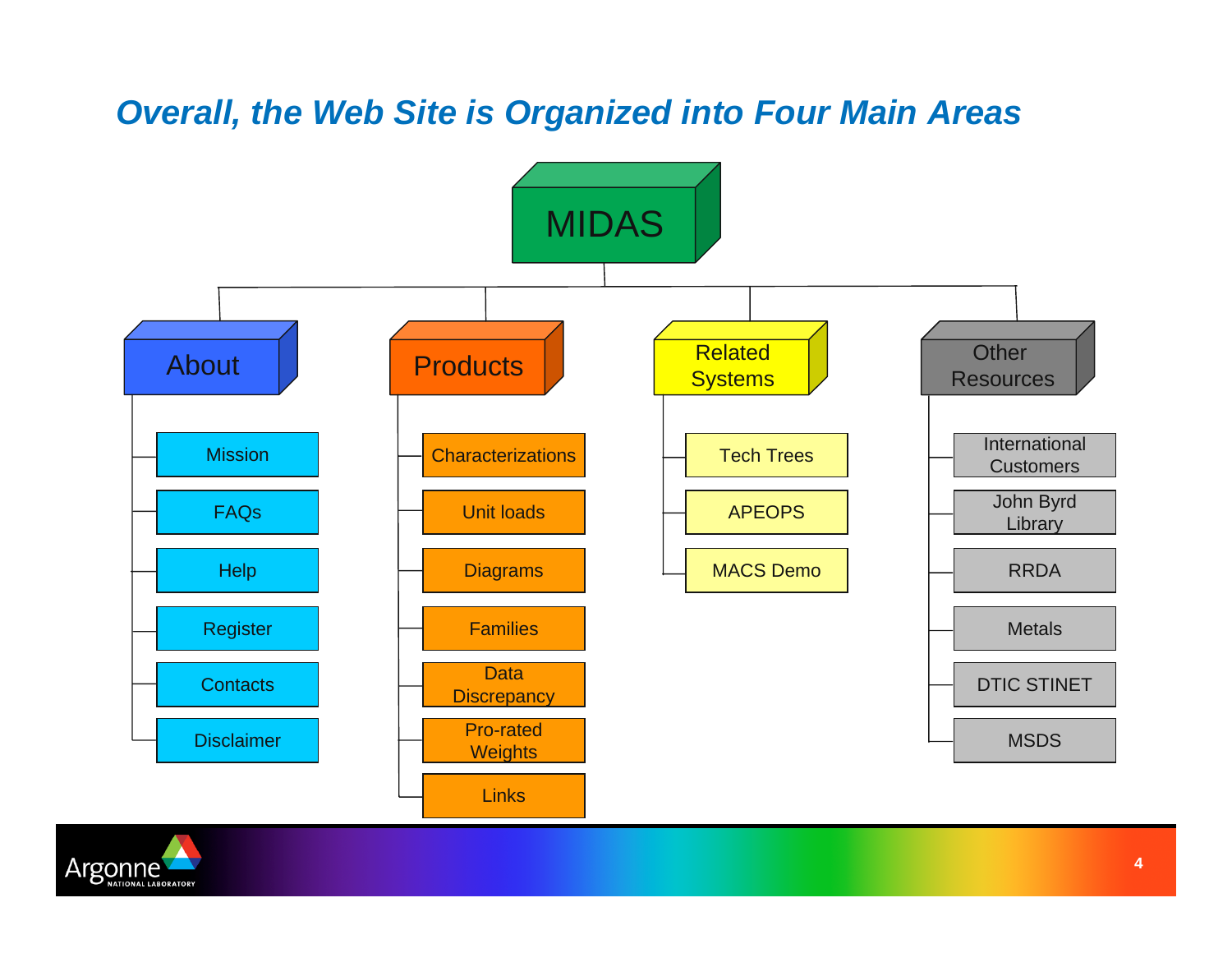## *Current Data Sharing via the MIDAS Web Site*



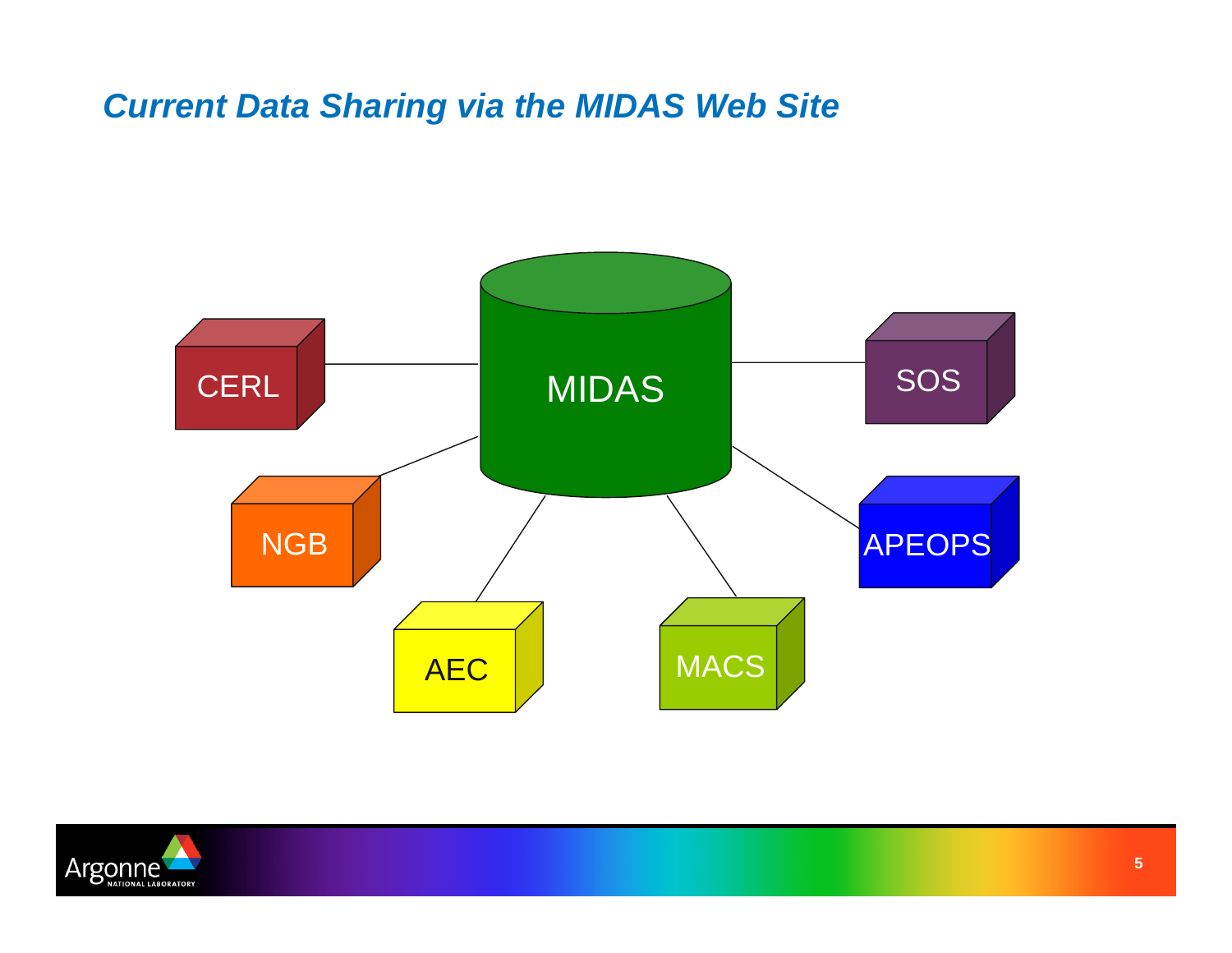# *As MIDAS Thrives, the Web Site Responds*

- $\overline{\phantom{a}}$ **Web site is the focal point for MIDAS data**
- $\overline{\mathbb{R}}$  **Version 160 of the MIDAS Library was published in April 2007**
- $\overline{\mathbb{R}}$  **MIDAS contains detailed information for:**
	- 8,672 munitions
	- 30,482 components
	- 106,237 parts
	- 13,461 part materials
	- 6,483 bulk materials
	- 3,595 compounds

### **E** Continually update the **Site with new features**

| MIDAS Products<br>About | <b>Related Systems</b> | Satellite Sites<br>Other Resources | <b>Admin</b><br>DAC.                  | Logout                   |
|-------------------------|------------------------|------------------------------------|---------------------------------------|--------------------------|
|                         | Last 6 Searches        |                                    | <b>Central Library</b>                | Last 6                   |
|                         | <b>BKMTL</b>           | Category                           | $#$ Thems                             | Expands                  |
|                         | $TYPE=2$               | <b>Munitions</b>                   | 8672                                  | CATAPULT                 |
|                         | <b>MUNITION</b>        | <b>Components</b>                  | 30482                                 | ACFT<br><b>EJECTION</b>  |
|                         | DODIC=md11             | Parts                              | 106237                                | <b>SEAT</b>              |
|                         | COMPOUND               | <b>Part Materials</b>              | 13461                                 | PHOSPHORUS               |
|                         | NOMEN=phosphorus       | <b>Bulk Materials</b>              | 6483                                  | <b>SCREW PLATE</b>       |
|                         | <b>MUNITION</b>        | Compounds                          | 3595                                  | CTG 90MM                 |
|                         | $DODIC = c280$         | <b>Diagrams</b>                    | 383                                   | <b>HE-T M71A1</b>        |
|                         | PARTS                  | <b>Unitloads</b>                   | 986                                   | W/F                      |
|                         | NOMEN=screw            |                                    |                                       | CTG 90MM                 |
|                         | <b>MUNITION</b>        | Advanced<br>Search                 | Global search over all<br>categories. | <b>HE-T M71A1</b><br>W/F |
|                         | $NSN=13$               |                                    |                                       | <b>CTG CASE</b>          |
|                         |                        |                                    |                                       |                          |

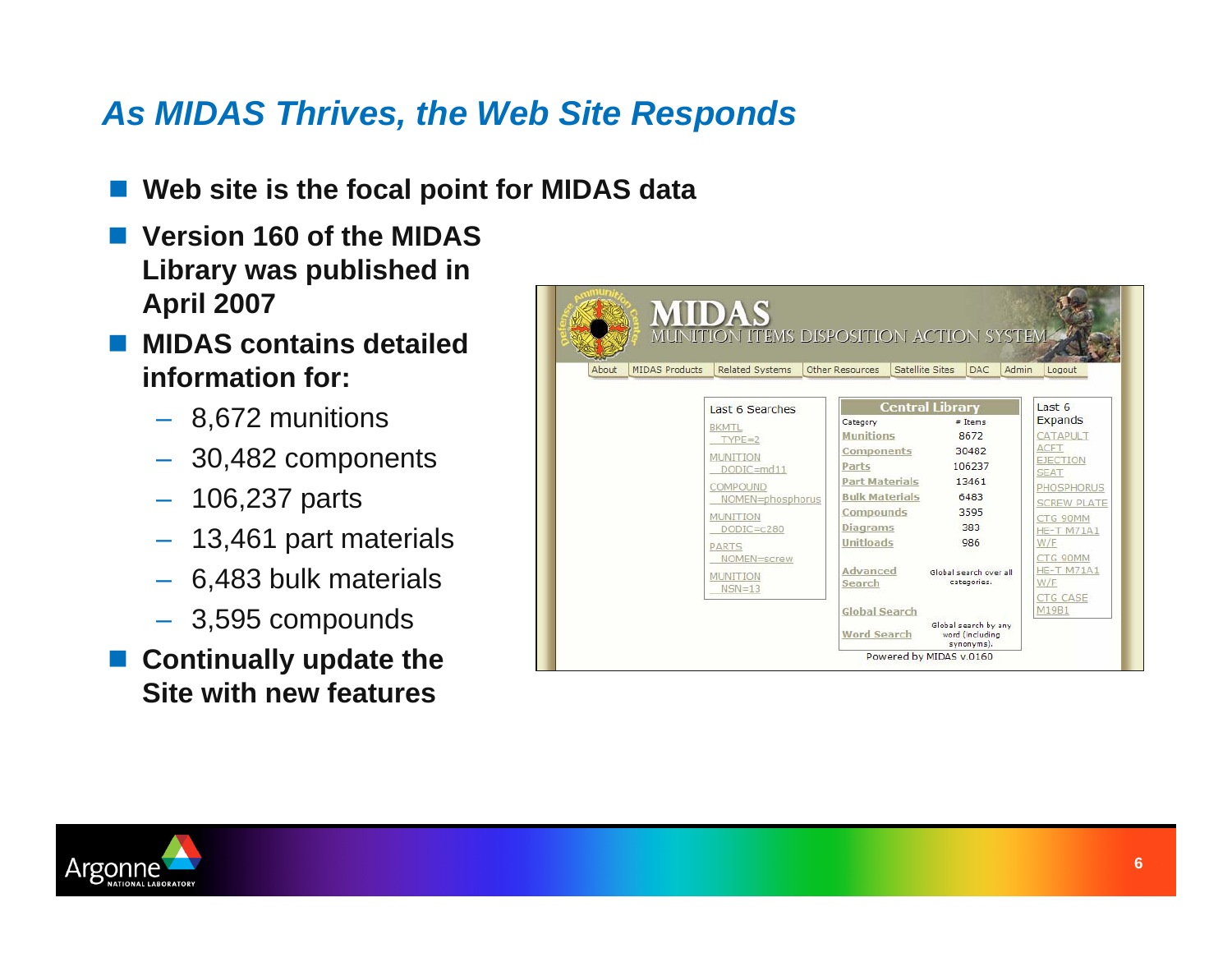## *The MIDAS Web Site Has Been Busy*

#### **Currently 750 registered users**

#### **Recent monthly usage:**

- 1,100 sessions
- 235 unique users
- 2,967 searches
- 2,518 detailed structures viewed

**In the last year, over 50,000 searches have been performed!**

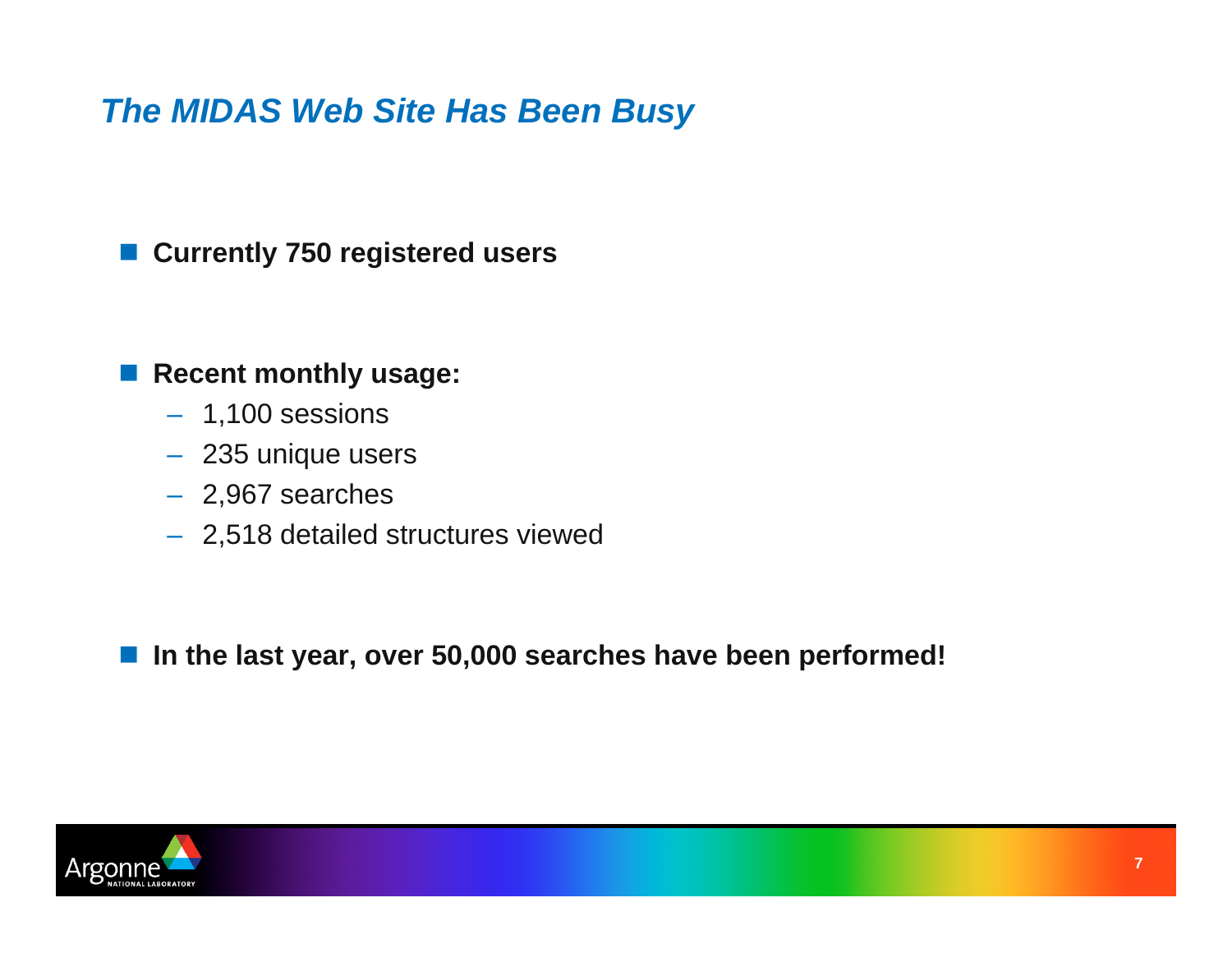## *How Has MIDAS Grown?*

## **Characterizations**

- New munitions
- – Additional components, parts, part materials, bulk materials, and compounds
- Additional data for existing items

#### F **Enhancements**

- Final location of munition parts when fired (Firing Point/Impact Point)
- CAS numbers
- CAGE codes
- Tracking numbers of unavailable drawings
- Tracking of multiple revisions for a munition



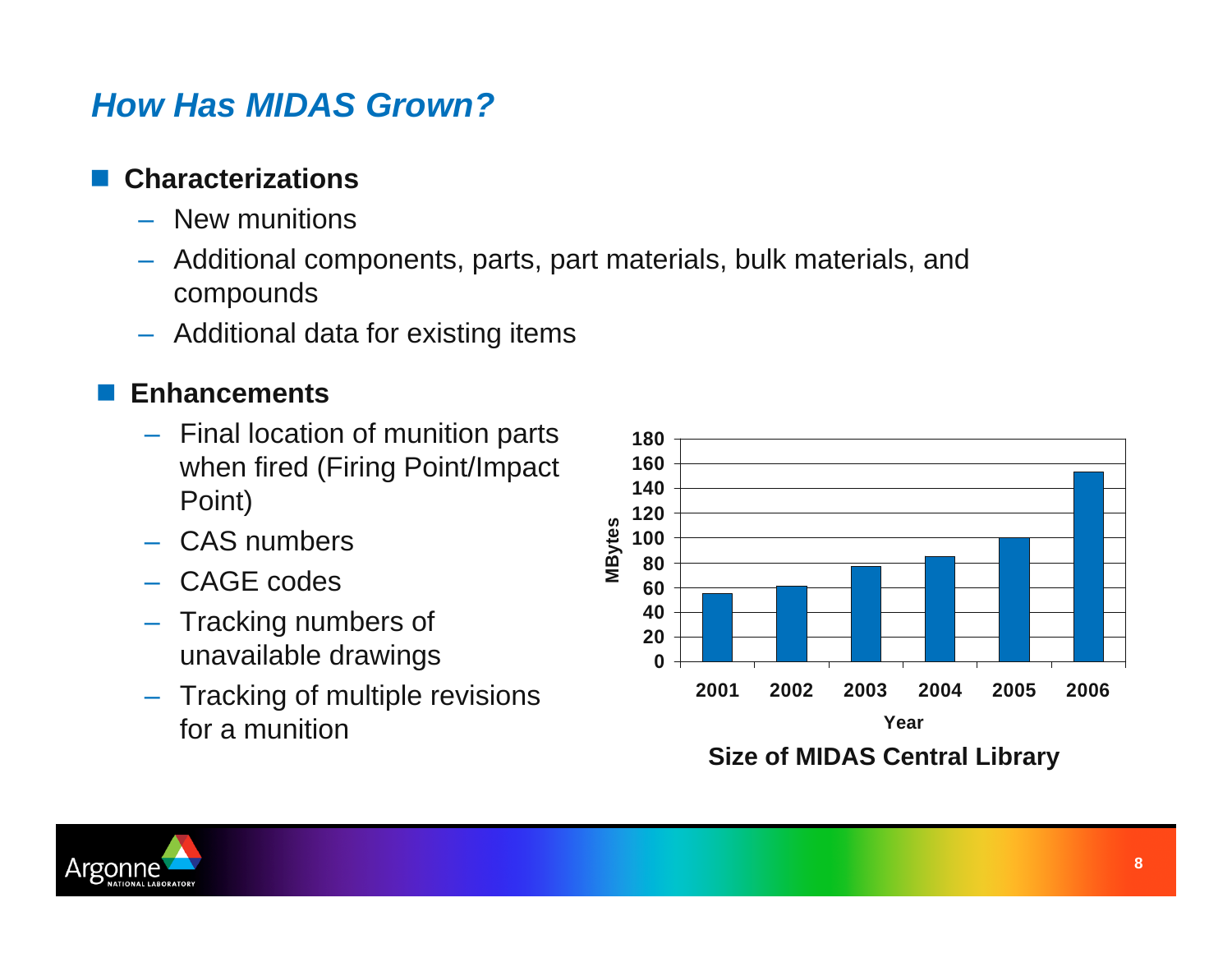## *As MIDAS Has Grown, the Web Site Has Addressed New Challenges*

### **Displaying large amounts of data**

- Detailed structure of a munition
- Usage of common materials/compounds

| Word             | # Occurrences |  |
|------------------|---------------|--|
| <b>Steel</b>     | 42,382        |  |
| Alloy            | 21,152        |  |
| <b>Stainless</b> | 20,479        |  |

## **Expanding searching capabilities and performance**

- Key fields
- Global text search
- Word dictionary (13,000 words, abbreviations, codes, sizes)
- Synonyms (element symbols, abbreviations, different spellings)

#### **Increased Access and Data Security**

- MIDAS data designated *"For Official Use Only*"
- Security certificates
- Microsoft Internet Explorer 7

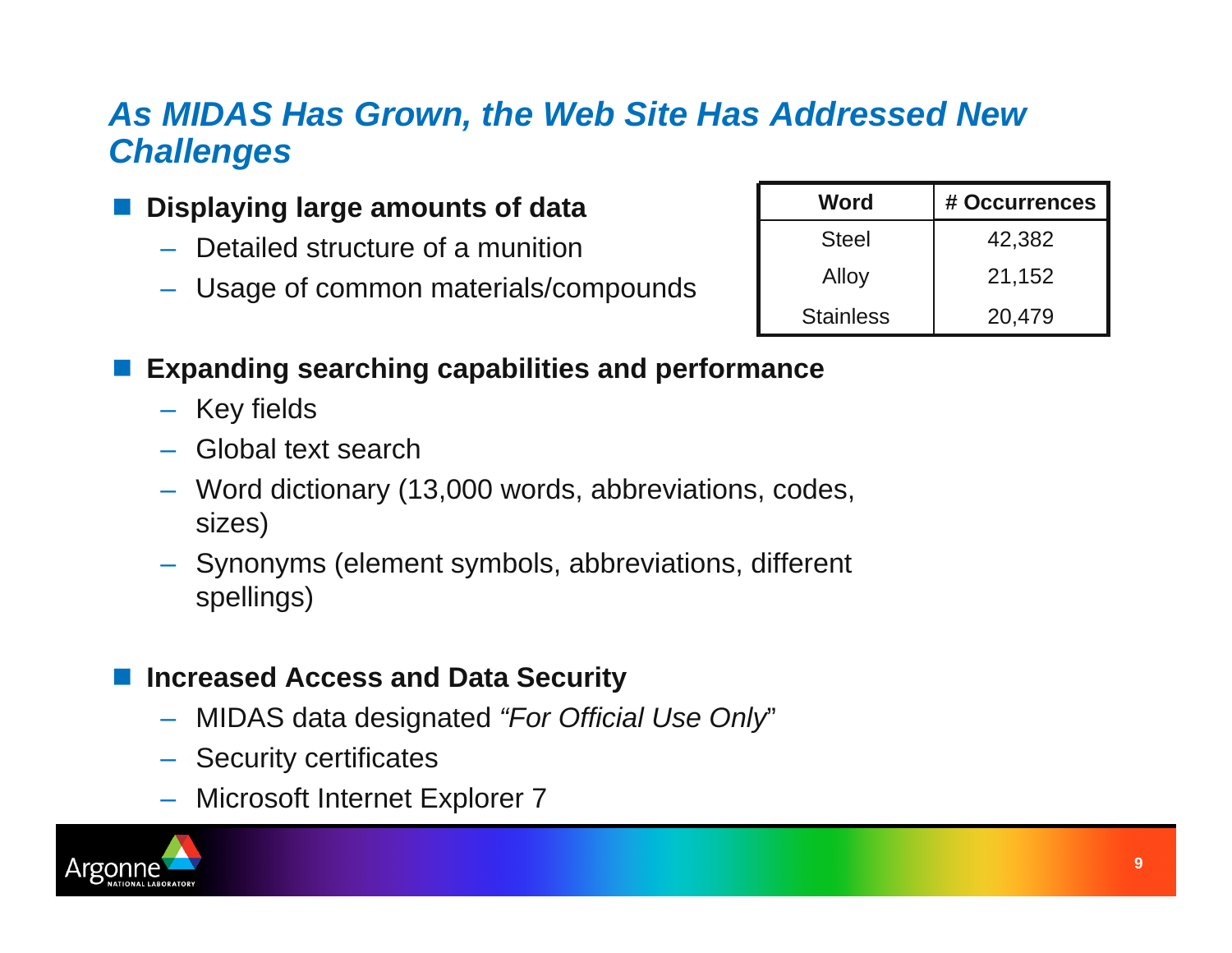## *Large Amounts of Data: Number of Line Items in the 8,672 Munition Characterizations*



*The most detailed munition characterization has 247,861 line items!*

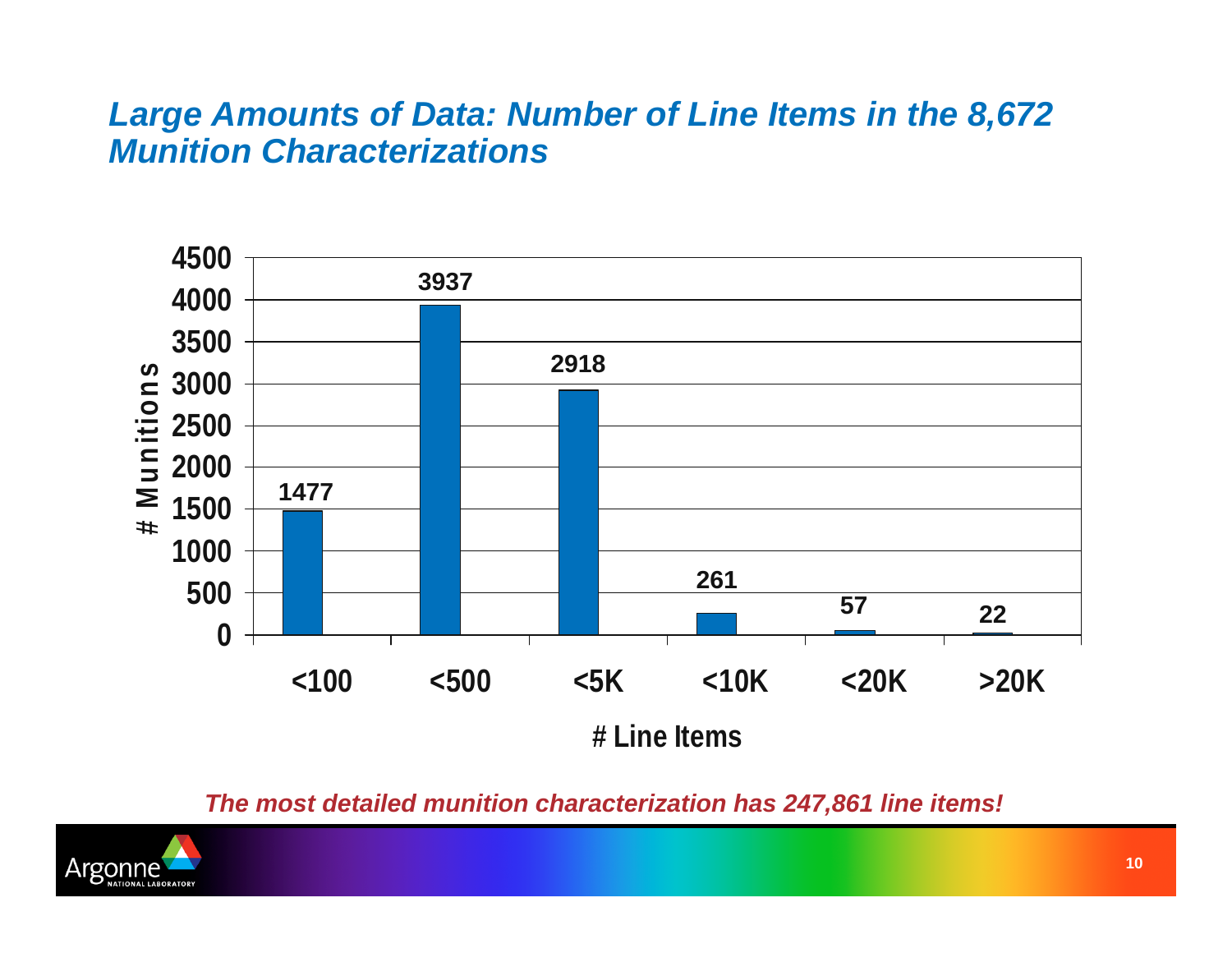## *Similar to Web Search Engines - MIDAS Tools Create Support Databases to Boost Performance*

- **Munition detailed structures (the "***Expands***")**
- **Material/compound usages**
- **Reports for each munition**
- **Word dictionary and synonyms**
- **Calculated weights**



*These tools create databases 80 times the size of the Central Library (12 GBytes).*

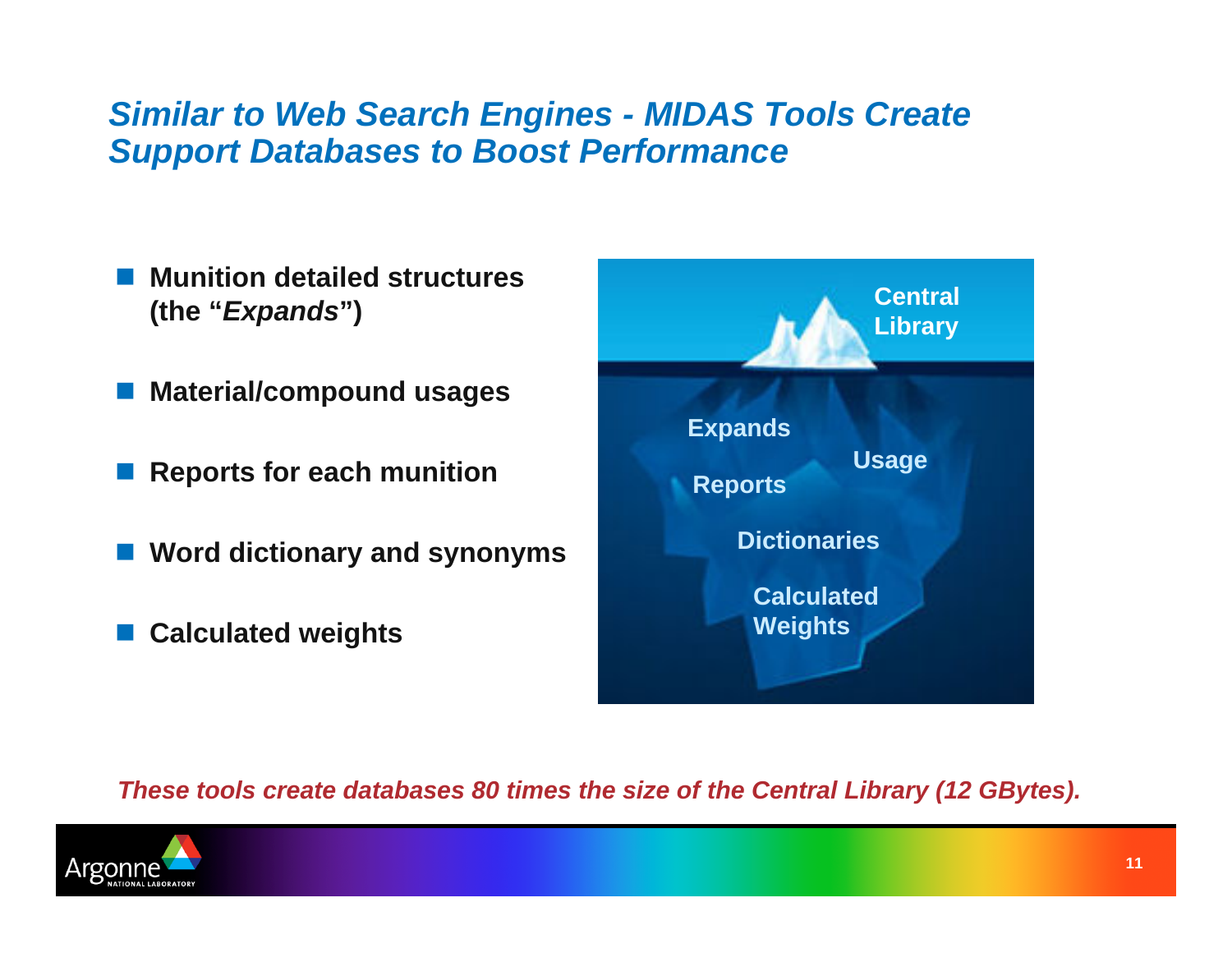*Don't Let Security Warnings Scare You Away from MIDAS!*

- $\overline{\mathbb{R}}$ **MIDAS Web site security certificate is issued and signed by DOD**
- $\overline{\mathbb{R}}$ **DOD is not a default trusted signature for any web browsers**
- $\overline{\mathbb{R}}$ **To avoid certificate warnings, add DOD as a trusted signature**
- $\mathbb{R}^2$ **How? Download and Run DOD certificate install program**



#### Microsoft Internet Explorer 6 Microsoft Internet Explorer 7



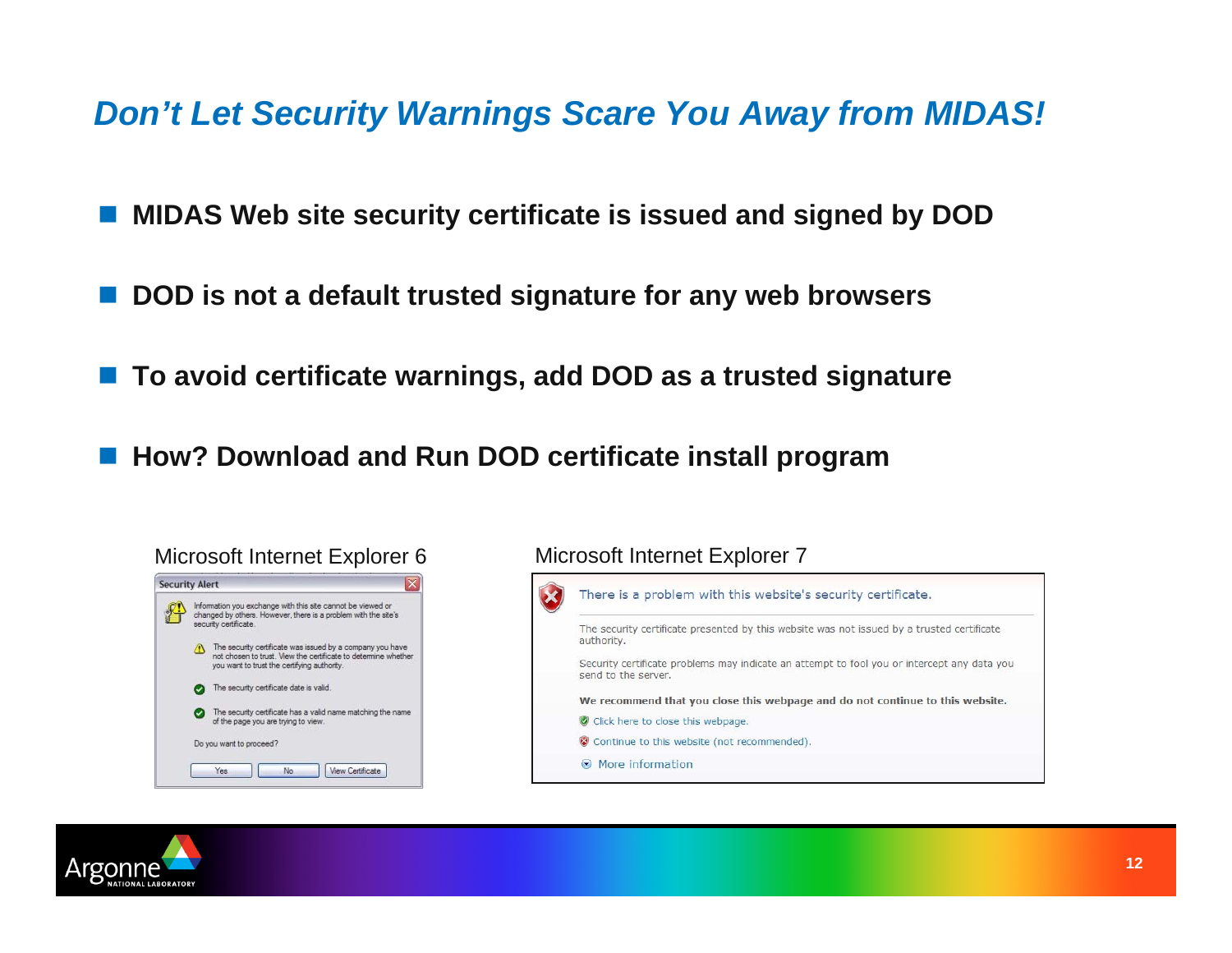## *Microsoft's Internet Explorer 7 (IE7) Security Messages are Misleading*

- $\overline{\phantom{a}}$  **IE7 has changed default security settings**
- $\overline{\phantom{a}}$  **MIDAS Web site uses an SSL 2.0 security certificate**
- $\overline{\phantom{a}}$  **IE7 default settings for secure browsing are not set to use SSL 2.0**
- E **This will be a widespread problem with accessing Web sites that require access security**



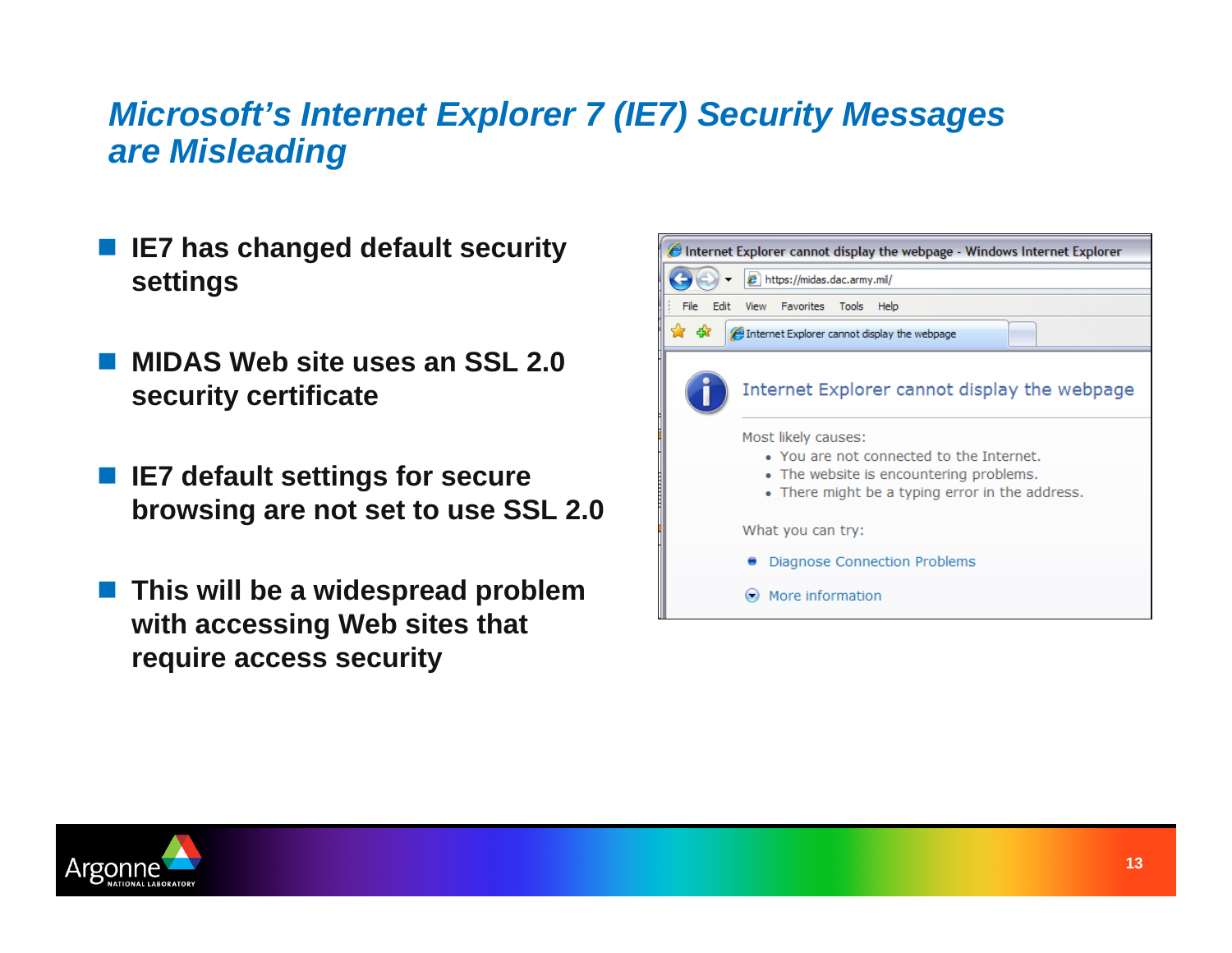## *Correct the Internet Explorer 7 Security Settings*

**Internet Options** ■ Edit Internet options on your PC General | Security | Privacy | Content | Connections | Programs Settinas **Enable the SSL 2.0 option** Security Allow active content from CDs to run on My Computer\*  $\Box$  Allow active content to run in files on My Computer\*  $\Box$  Allow software to run or install even if the signature is inv. **Close all Internet Explorer windows**  $\triangledown$  Check for publisher's certificate revocation Check for server certificate revocation\*  $\triangledown$  Check for signatures on downloaded programs Do not save encrypted pages to disk Empty Temporary Internet Files folder when browser is close **Restart Internet Explorer**  $\triangledown$  Enable Integrated Windows Authentication\* TV Enable native XMLHTTP support Phishing Filter  $\boxed{\triangledown}$  Use SSL 2.0 **Retry the MIDAS Web site**  $\boxed{\vee}$  Use SSL 3.0 K  $\mathbf{m}$ \*Takes effect after you restart Internet Explorer Restore advanced settings Reset Internet Explorer settings Deletes all temporary files, disables browser add-ons, and resets all the changed settings. You should only use this if your browser is in an unusable state. ОК Cancel



 $?$   $\times$ 

Advanced

 $\rightarrow$ 

Reset...

Apply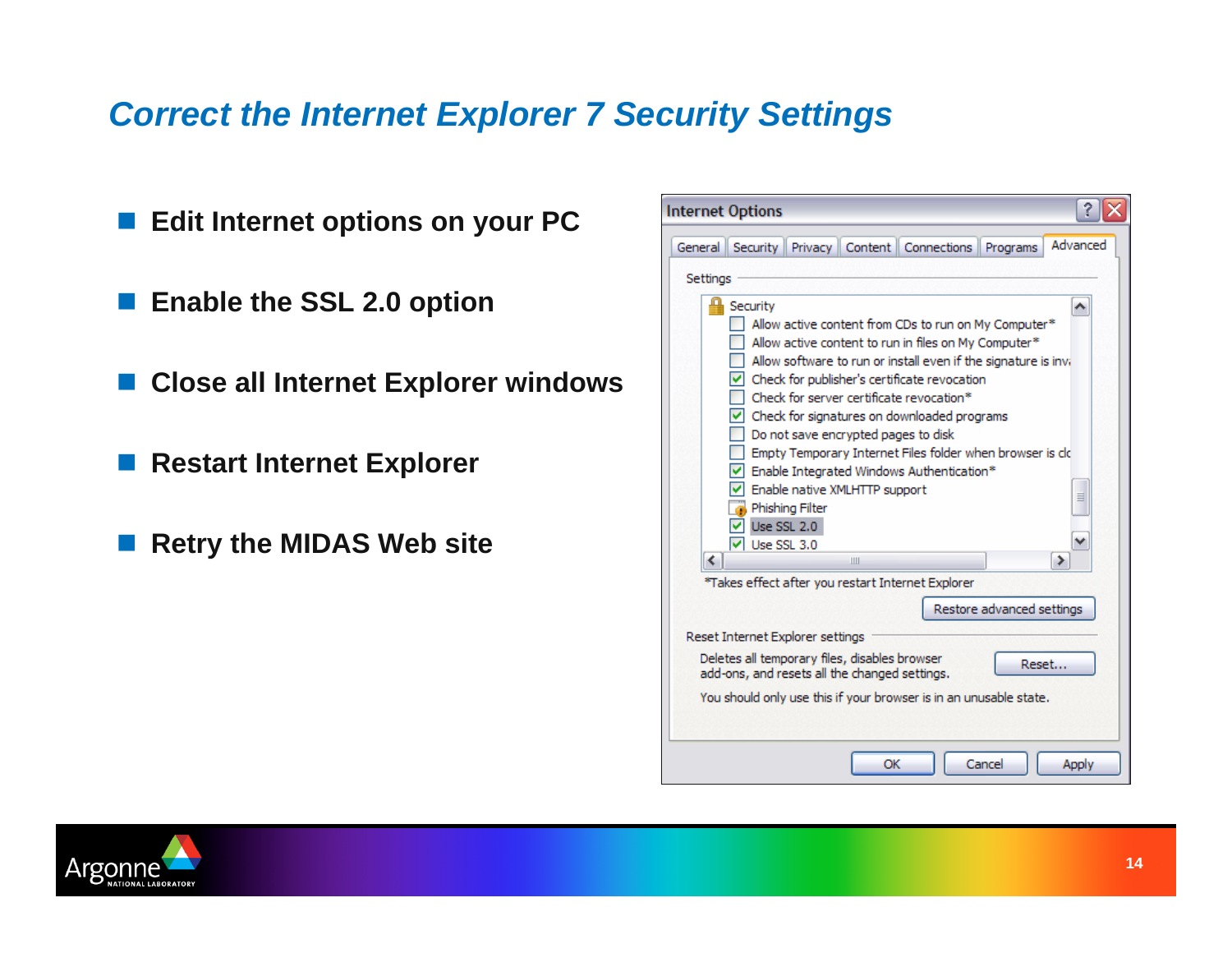*If You Have a Problem using the Web Site*

- $\Box$ **Note the date and time**
- $\Box$ **Note the munition item or search criteria you were specifying**
- $\Box$ **Note any error messages**
- $\Box$  **Call Tena Ellis at 918-420-8014 or email at [Tena.Ellis@US.ARMY.MIL](mailto:Tena.Ellis@US.ARMY.MIL) as soon as possible**

*We wish to thank Paul West (Tooele Army Depot) for timely feedback that enabled us to track down and solve a recurring issue on the MIDAS Web site.*

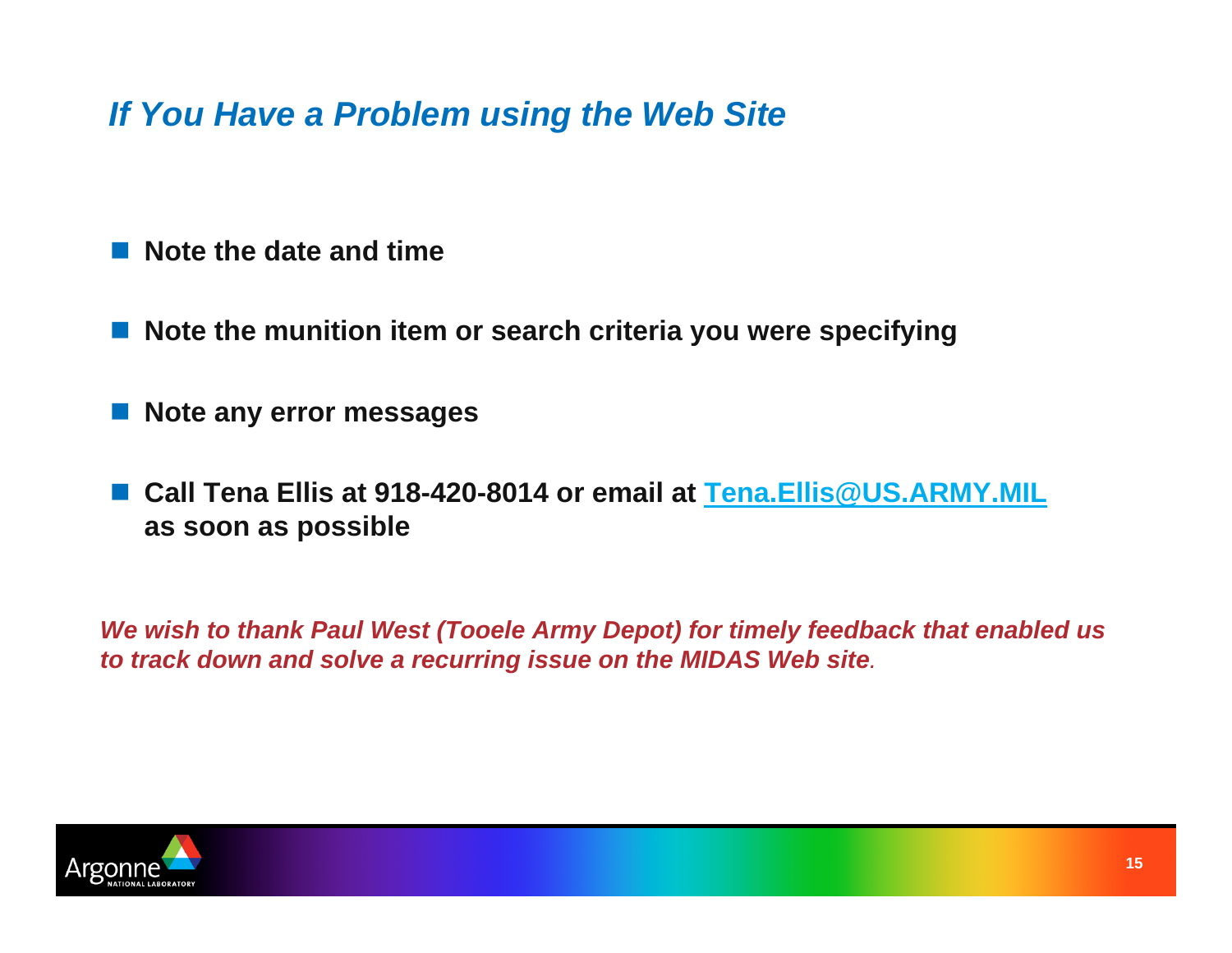## *If You are Not Already a MIDAS User, Get Registered Now*

#### $\Box$ **Start at [http://midas.dac.army.mil](http://midas.dac.army.mil/)**

- On the *About* Menu, select *Register*
- Agree to terms of use
- Submit registration information
- Download, print, and sign MIDAS registration form
- Receive email confirmation of account activation
- Fax signed hard copy to DAC (918-420-8717) within a week to avoid account deactivation.

| Clicking the 'I Agree' checkbox verifies the potential user has read<br>and fully understands this agreement. |  |  |  |  |
|---------------------------------------------------------------------------------------------------------------|--|--|--|--|
| I agree to the terms and conditions listed above.                                                             |  |  |  |  |
| Continue                                                                                                      |  |  |  |  |

|                                                   | <b>MUNITION IT</b><br>About                                        | <b>MIDAS</b>           |  |
|---------------------------------------------------|--------------------------------------------------------------------|------------------------|--|
|                                                   |                                                                    |                        |  |
| Members Area<br><b>User</b><br>Name:<br>Password: | About Info<br>Home<br>Mission<br>FAQ<br>Help<br><b>Users Guide</b> |                        |  |
| Login                                             | Register                                                           |                        |  |
|                                                   |                                                                    | Contacts<br>Disclaimer |  |